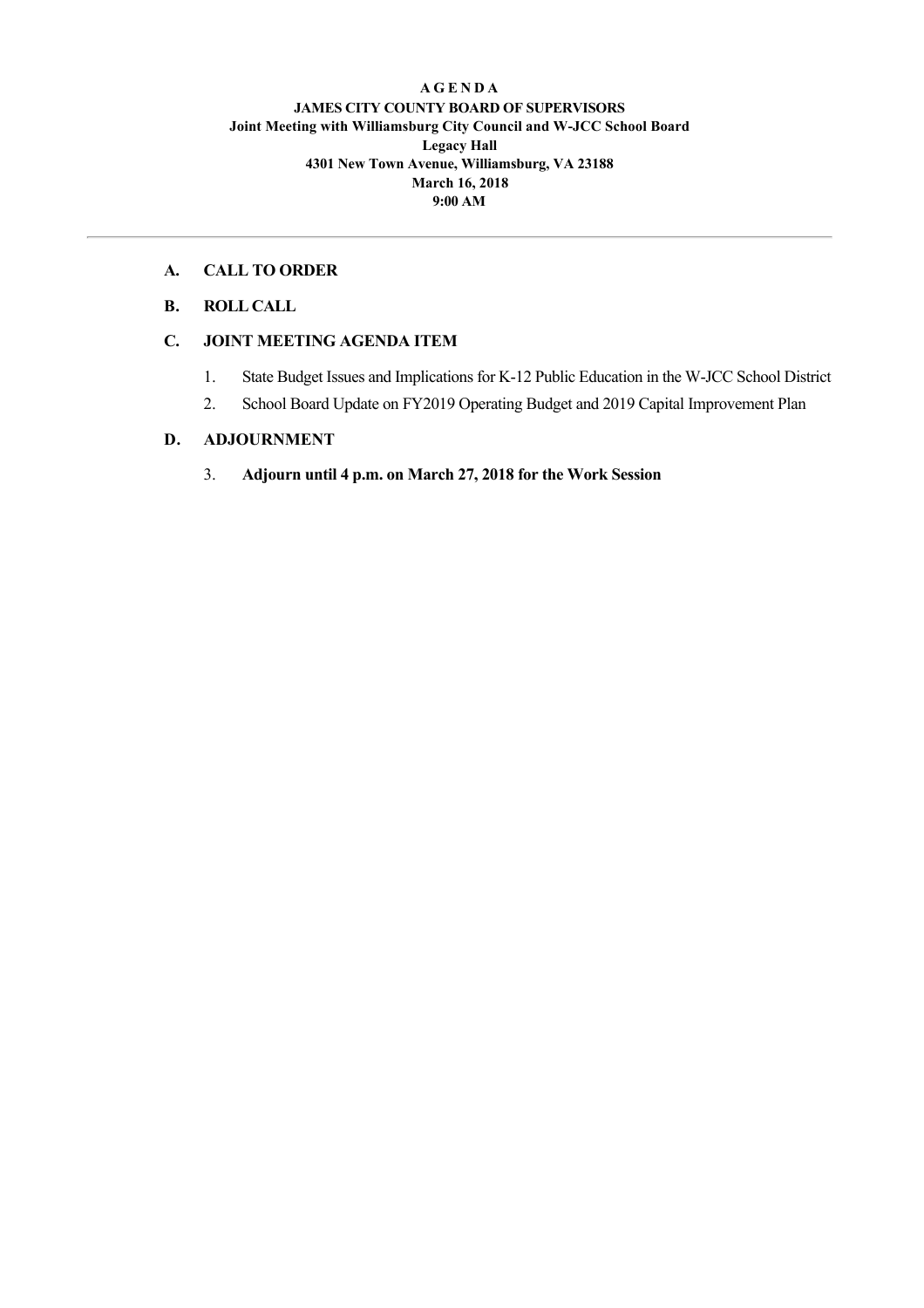### **ITEM SUMMARY**

| DATE:    | 3/16/2018                                                                                             |
|----------|-------------------------------------------------------------------------------------------------------|
| TO:      | The Board of Supervisors                                                                              |
| FROM:    | Jim Regimbal, Principal, Fiscal Analytics, Ltd.                                                       |
| SUBJECT: | State Budget Issues and Implications for K-12 Public Education in the W-JCC School<br><b>District</b> |

### **REVIEWERS:**

| Department             | Reviewer        | Action   | Date                         |
|------------------------|-----------------|----------|------------------------------|
| <b>Board Secretary</b> | Fellows, Teresa | Approved | $3/8/2018 - 3:18 \text{ PM}$ |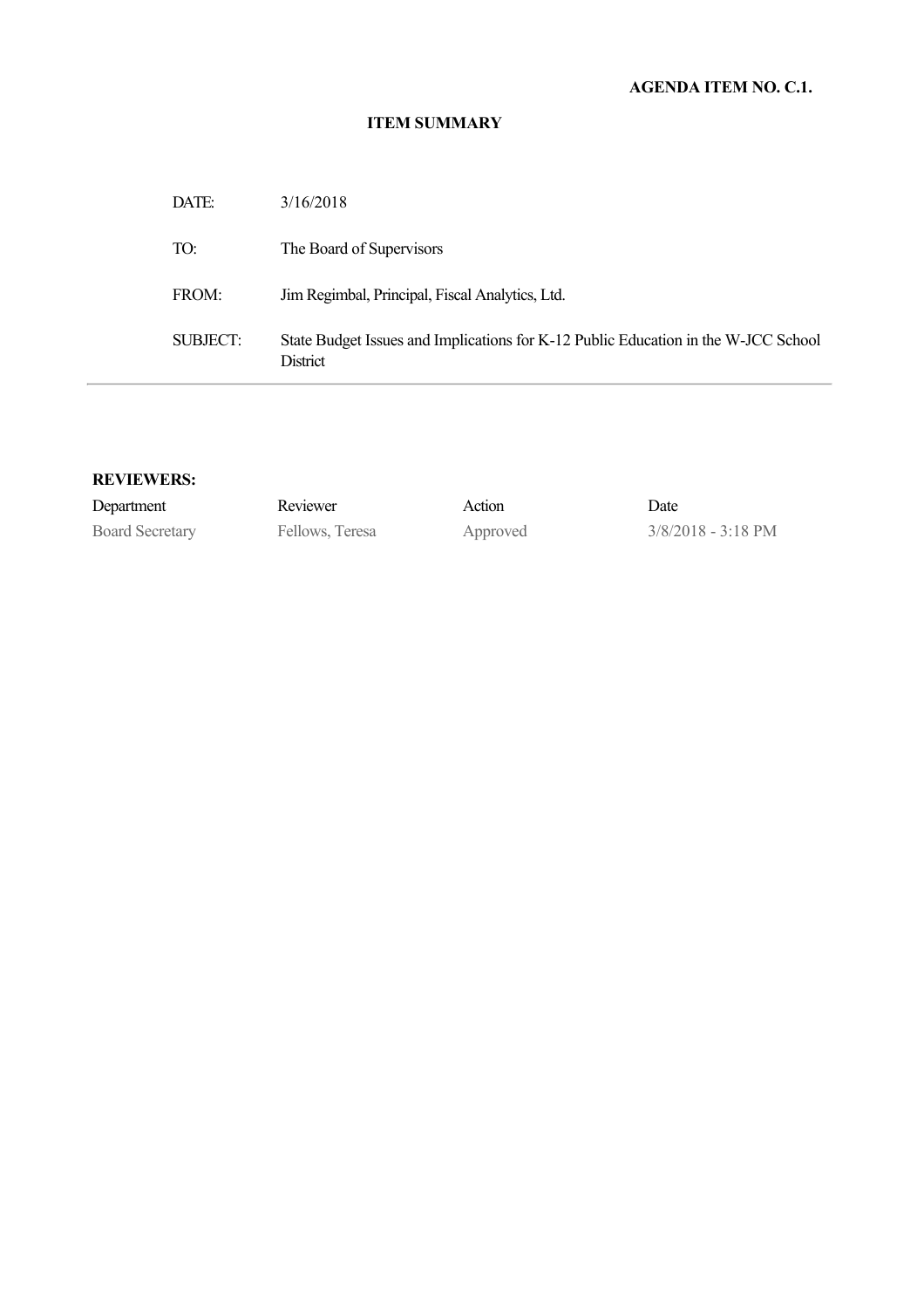### **AGENDA ITEM NO. C.2.**

#### **ITEM SUMMARY**

| <b>SUBJECT:</b> | School Board Update on FY2019 Operating Budget and 2019 Capital Improvement<br>Plan |
|-----------------|-------------------------------------------------------------------------------------|
| FROM:           | Olwen Herron, Superintendent, W-JCC Schools                                         |
| TO:             | The Board of Supervisors                                                            |
| DATE:           | 3/16/2018                                                                           |

Fiscal Year 2019 Superintendent's Proposed Budget may be accessed online at the following link:

https://wjccschools.org/wp-content/uploads/2014/02/FY19-Superintendents-Proposed-Budget.pdf

## **REVIEWERS:**

| Department             | Reviewer        | Action   | Date                         |
|------------------------|-----------------|----------|------------------------------|
| <b>Board Secretary</b> | Fellows, Teresa | Approved | $3/8/2018 - 3:18 \text{ PM}$ |